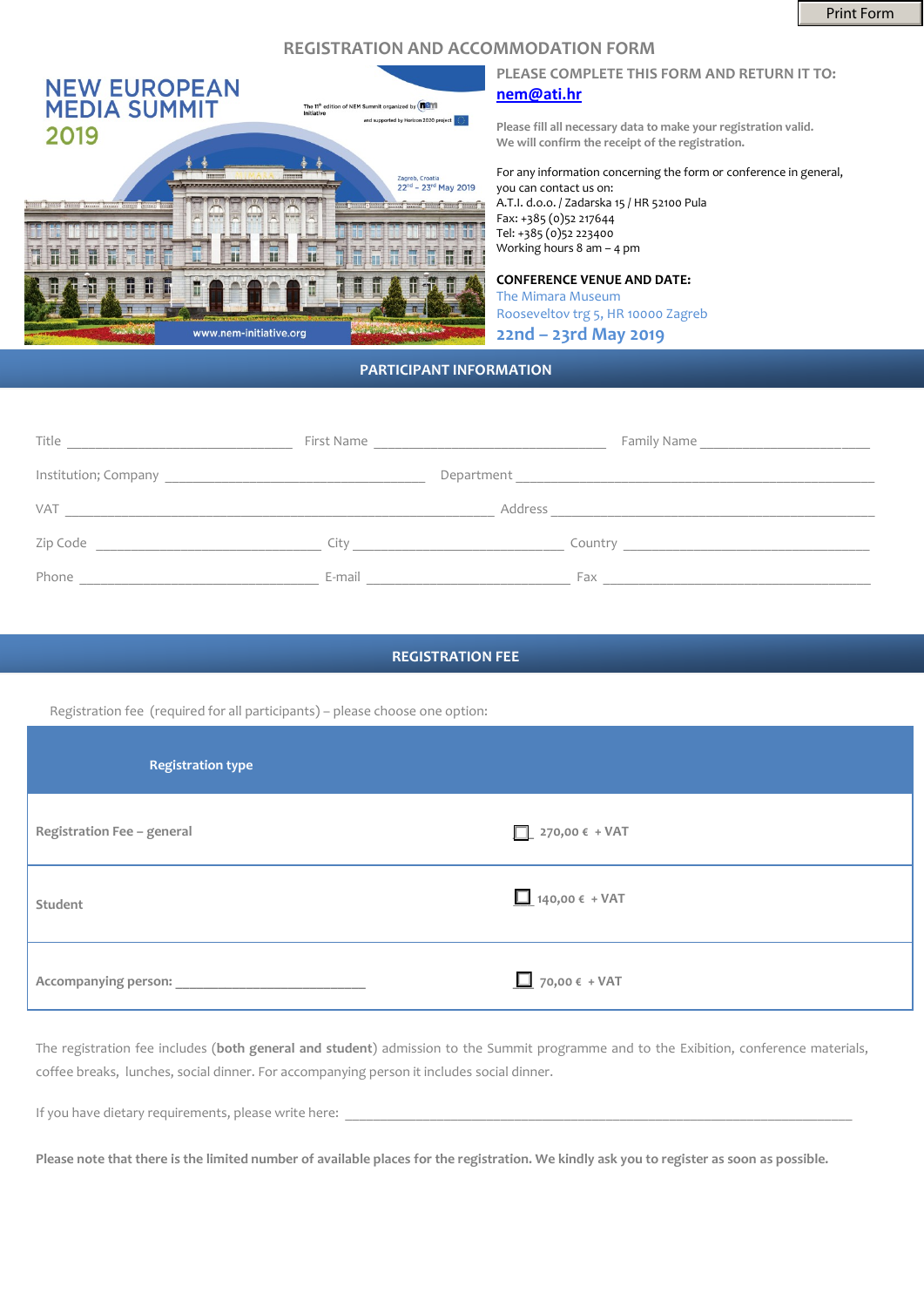## **ACCOMMODATION**

Please select one option\*:

| <b>WESTIN ZAGREB 5* business hotel</b><br>(distance from Conference venue 100m) |                                |          |                           |                |
|---------------------------------------------------------------------------------|--------------------------------|----------|---------------------------|----------------|
|                                                                                 | Single room per room per night | 150,00 € |                           | <b>SPECIAL</b> |
|                                                                                 | Double room per room per night | 170,00 € | Room will be shared with: |                |
|                                                                                 | * breakfast and VAT included   |          |                           |                |
|                                                                                 | Check in date:                 |          |                           |                |
|                                                                                 | Check out date:                |          |                           |                |
|                                                                                 |                                |          |                           |                |
| <b>EXHIBITION FEE</b>                                                           |                                |          |                           |                |

| <b>Exhibition Fee</b> | $\Box$ 450,00 + VAT |
|-----------------------|---------------------|

The NEM Summit 2019 exhibition will be located in the Mimara museum. The individual stands will consist: one long table with indication of name of the exhibition/exhibitors including a logo and two chairs. It will not be possible to present any materials on the walls but the banners and other similar materials could be posted beside the tables. Standard power supply and Wi-Fi access will be provided. Further specific requirements for the individual stands will be clarified as needed.

The accepted exhibitors will need to pay an exhibition fee of 450,00€ + VAT prior to the event, which includes also a full registration for one person at the NEM Summit 2019.

# **EXTRA FACILITIES**

Shall you require any of the services listed below, please select one or more options. Our technical organizer will contact you as soon as possible.

| г        | Flight ticket |               |                 |  |  |
|----------|---------------|---------------|-----------------|--|--|
| Е<br>$-$ | Transfer      | Zagreb<br>$-$ | Other:<br>_____ |  |  |
| $\Box$   | Other         |               |                 |  |  |